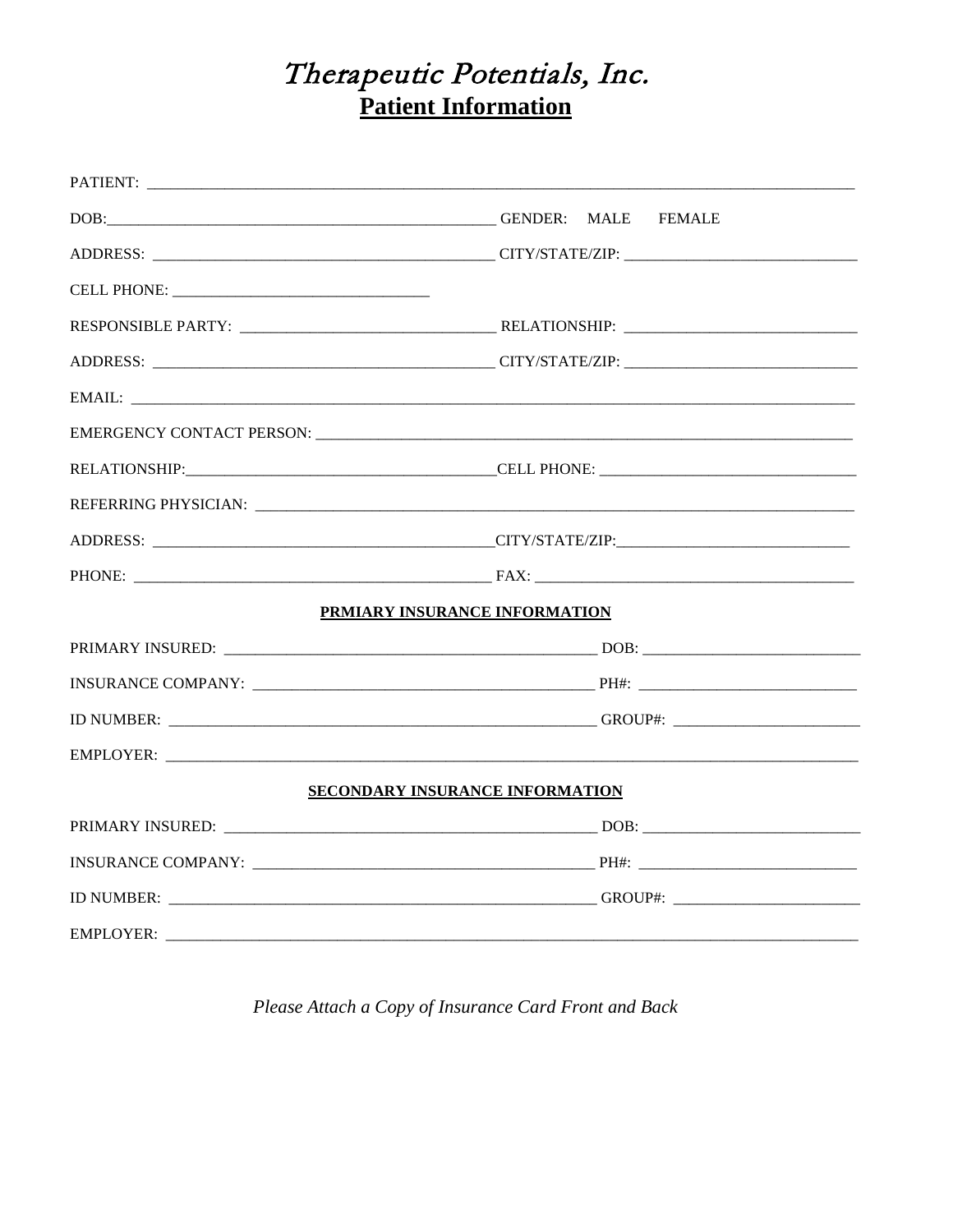## **Financial & Office Policy**

#### **Patient Name: DOB: DOB: DOB: DOB: DOB: DOB: DOB: DOB: DOB: DOB: DOB: DOB: DOB: DOB: DOB: DOB: DOB: DOB: DOB: DOB: DOB: DOB: DOB: DOB: DOB: DOB: DOB: DOB: DOB: DO**

This Financial Policy will explain our billing policy and expectations. Please read it carefully. A copy will be provided upon request and a copy is kept with your billing records.

Payment is expected at the time of services are rendered. I understand that I am responsible for all deductibles, coinsurance, copayments, and/or non-covered services. A claim for services will be filed to the insurance company as a courtesy, however, all followup of unpaid claims will be my responsibility.

#### **Assignment of Benefits:**

**I hereby authorize Therapeutic Potentials, Inc, to release information acquired, during the course of my examination and treatment, to Medicare, Medicaid, Medigap, and/or commercial insurance carriers, as necessary, to secure payment of any benefits due.** 

**I hereby assign payment of benefits directly to Therapeutic Potentials, Inc, for any medical treatment performed and billed to Medicare, Medicaid, Medigap, and/or commercial insurance carriers. I understand that I am responsible for all charges regardless of insurance status as well as any associated costs for collection should such action become necessary. I agree that this authorization shall be valid until rescinded in writing or replaced on a future date. A photocopy of this agreement shall be considered as valid as the original. I have read and fully understand the terms above.**

Balances remaining unpaid over 30 days may accrue interest in the amount of 1.5% of my balance each month (18% APR) and may be turned over to an outside agency for collection. I agree(s) that in the event of default or that the account is placed with a collection agency for collection, I am responsible for reasonable attorney's fees, collection agency fees, court costs, service charges, and/or interest as allowed by the law. In the case that legal action is instituted to collect such fees due to failure to pay on my part, I agree to pay in addition to the costs and disbursements provided by statute such sum as the court may adjudge reasonable as attorney's fees in said action. In a divorce situation, as a parent, I am responsible for all charges incurred. Although a divorce decree may state that an exspouse is responsible for medical bills, Therapeutic Potentials, Inc,. has no authority to enforce compliance with such a decree and requires payment in accordance with this policy. Information about my account maya be reported to credit bureaus. Late payments, missed payments, or other defaults on my account may be reflected in my credit report.

Therapeutic Potentials, Inc., reserves the right to discontinue all therapy services until delinquent accounts are satisfied.

Brief conferences as well as brief telephone conferences are considered part of the regular intervention program, and no additional charges will be made. There will be a charge for conferences with parents, physicians, tutors, or teachers that exceed 10 minutes in length.

If I must cancel a scheduled appointment, it is necessary that I give 24 hour advance notice. Except in the case of emergency or sudden illness, with the exception of Medicaid clients, appointments that are not cancelled with a 24 hour advance notice will be charged as if session was held. Medicaid patients who miss three scheduled appointments without a 24 hour advance notice (except in cases of emergency or sudden illness) will become ineligible to receive further services from Therapeutic Potentials, Inc. I understantd that at various times of the year, my child's therapist may be away from the office. I will be notified in advance of the dates and a makeup session will be scheduled or a substitute therapist will be offered.

Returned check policy: A \$50.00 fee will be charged to your account for all returned checks.

 $\overline{\phantom{a}}$  ,  $\overline{\phantom{a}}$  ,  $\overline{\phantom{a}}$  ,  $\overline{\phantom{a}}$  ,  $\overline{\phantom{a}}$  ,  $\overline{\phantom{a}}$  ,  $\overline{\phantom{a}}$  ,  $\overline{\phantom{a}}$  ,  $\overline{\phantom{a}}$  ,  $\overline{\phantom{a}}$  ,  $\overline{\phantom{a}}$  ,  $\overline{\phantom{a}}$  ,  $\overline{\phantom{a}}$  ,  $\overline{\phantom{a}}$  ,  $\overline{\phantom{a}}$  ,  $\overline{\phantom{a}}$ 

 $\overline{\phantom{a}}$  ,  $\overline{\phantom{a}}$  ,  $\overline{\phantom{a}}$  ,  $\overline{\phantom{a}}$  ,  $\overline{\phantom{a}}$  ,  $\overline{\phantom{a}}$  ,  $\overline{\phantom{a}}$  ,  $\overline{\phantom{a}}$  ,  $\overline{\phantom{a}}$  ,  $\overline{\phantom{a}}$  ,  $\overline{\phantom{a}}$  ,  $\overline{\phantom{a}}$  ,  $\overline{\phantom{a}}$  ,  $\overline{\phantom{a}}$  ,  $\overline{\phantom{a}}$  ,  $\overline{\phantom{a}}$ 

I have read and accept the above policies and authorize Therapeutic Potentials, Inc., to provide evaluation and therapeutic services for my child.

**Name** (Client, parent, guardian, responsible party) *Please print* **Relationship**

**Signature** (Client, parent, guardian, responsible party) **Date**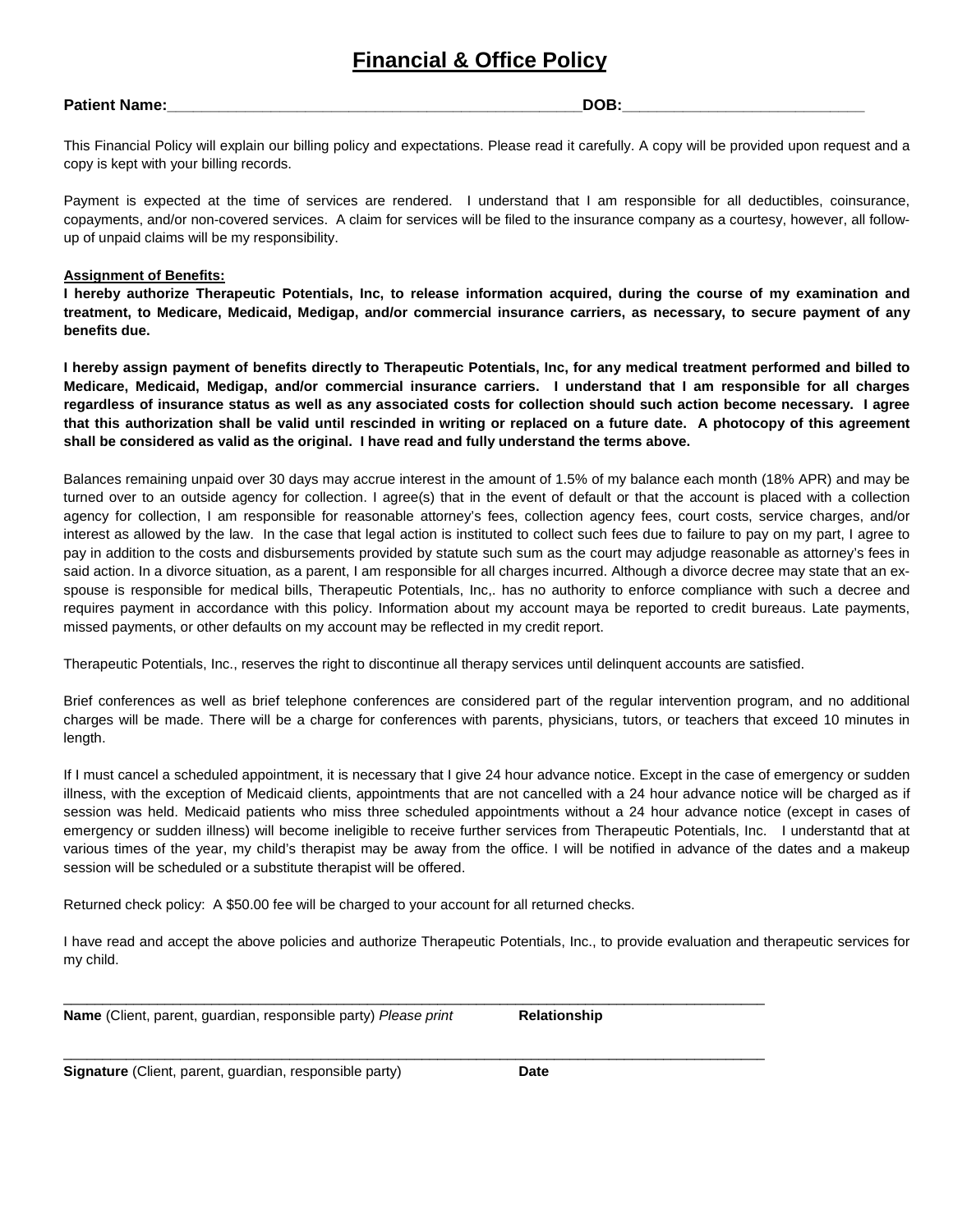## **Consent to Treatment Form**

## **CONSENT TO MEDICAL TREATMENT:**

I, the undersigned, whether acting as parent, guardian, responsible party, or agent, voluntarily consent to therapy as determined to be necessary or beneficial in the professional judgment of my physician or therapist that falls within the scope of practice as defined by the State of Florida.

I acknowledge that no guarantees have been made to me as to the effect of such treatment on the patient's condition.

By signing this form, I acknowledge that I have read and understand the contents and that I am authorized to execute it on behalf of the patient.

\_\_\_\_\_\_\_\_\_\_\_\_\_\_\_\_\_\_\_\_\_\_\_\_\_\_\_\_\_\_\_\_\_\_\_\_\_\_\_\_\_\_\_\_\_\_\_\_\_\_\_\_\_\_\_\_\_\_\_\_\_\_\_\_\_\_\_\_\_\_\_\_\_\_

\_\_\_\_\_\_\_\_\_\_\_\_\_\_\_\_\_\_\_\_\_\_\_\_\_\_\_\_\_\_\_\_\_\_\_\_\_\_\_\_\_\_\_\_\_\_\_\_\_\_\_\_\_\_\_\_\_\_\_\_\_\_\_\_\_\_\_\_\_\_\_\_\_\_

**Name** (Client, parent, guardian, responsible party) *Please print* **Relationship** 

**Signature** (Client, parent, guardian, responsible party) **Date**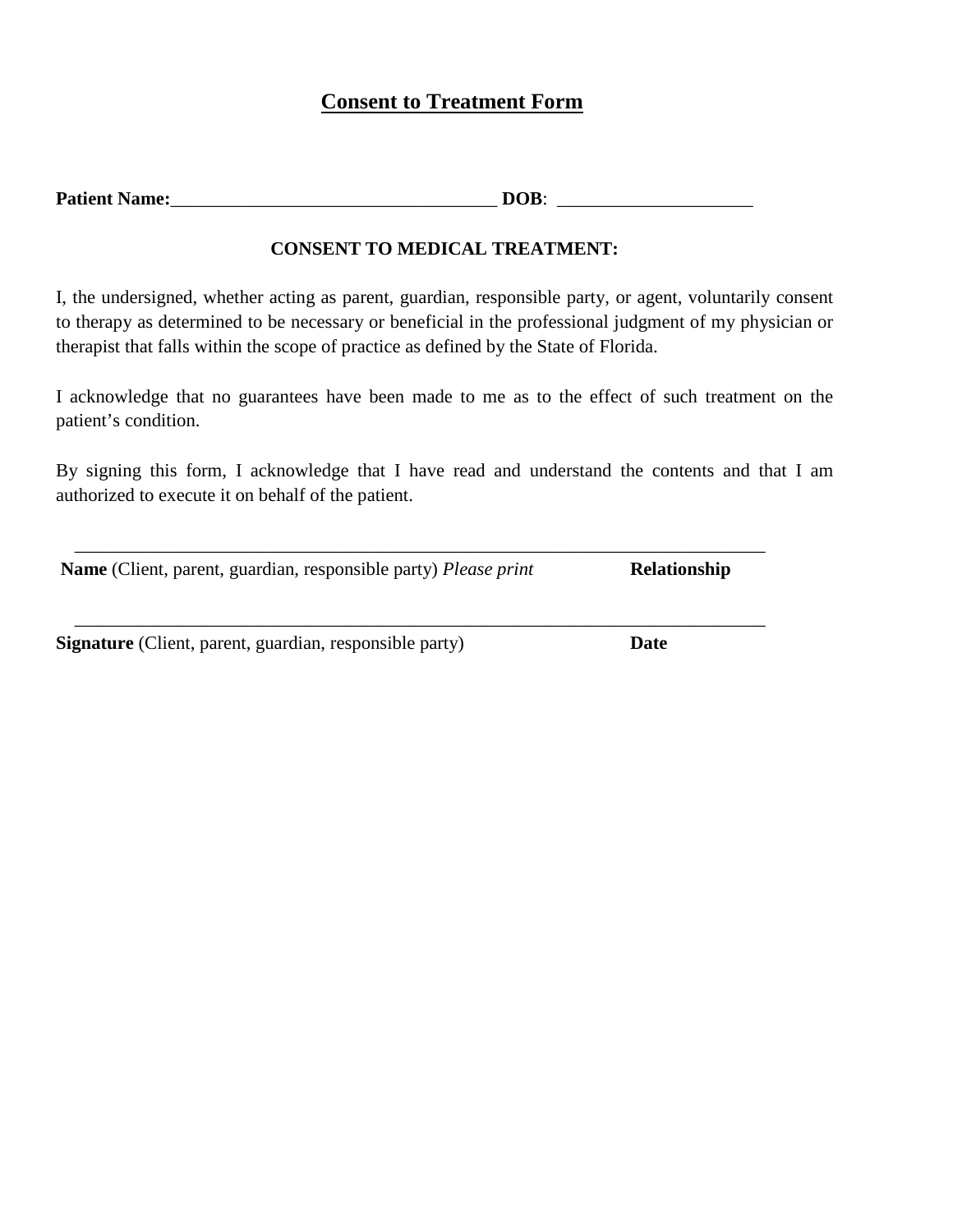# Therapeutic Potentials Inc.

### **NOTICE OF PRIVACY PRACTICES**

#### **THIS NOTICE DESCRIBES HOW HEALTH INFORMATION ABOUT YOR MAY BE USED AND DISCLOSED AND HOW YOU CAN GET ACCESS TO THIS INFORMATION.**

#### **PLEASE REVIEW IT CAREFULLY. THE PRIVACY OF YOUR HEALTH INFORMATION IS IMPORTANT TO US.**

#### **OUR LEGAL DUTY**

We are required by applicable federal and state law to maintain the privacy of your health information. We are also required to give you this notice about our privacy practices, our legal duties, and your rights concerning your health information. We must follow the privacy practices that are described in this Notice while it is in effect. This Notice t privacy practices that are described in this Notice while it is in effect. This Notice takes effect  $\_\_4/14/2003\_\_$ effect until we replace it.

We reserve the right to change our privacy practices and the terms of this Notice at any time, provided such changes are permitted by applicable law. We reserve the right to make the changes in our privacy practices and the new terms of our Notice effective for all health information that we maintain, including health information we created or received before we made the changes. Before we make a significant change in our privacy practices, we will change this notice and make the new notice available upon request.

You may request a copy or our Notice at any time. For more information about our privacy practices, or for additional copies of this Notice, please contact us using the information listed at the end of this Notice.

#### **USES AND DISCLOSURE OF HEALTH INFORMATION**

We use and disclose health information about you for treatment, payment, and healthcare operations. For example:

**Treatment:** We may use or disclose your health information to a physician or other healthcare provider providing treatment to you.

Payment: We may use and disclose your health information to obtain payment for services we provide to you.

**Healthcare Operations:** We may use and disclose your health information in connection with our healthcare operations. Health care operations include quality assessment and improvement activities, reviewing the competence or qualifications of healthcare professionals, evaluating practitioner and provider performance, conducting training programs, accreditation, certification, licensing or credentialing activities.

Your Authorization: In addition to our use of your health information for treatment, payment or healthcare operations, you may give us written authorization to use your health information or to disclose it to anyone for any purpose. If you give us an authorization, you may revoke it in writing at anytime. Your revocation will not affect any use or disclosures permitted by your authorization while it was in effect. Unless you give us a written authorization, we cannot use or disclose your health information for any reason except those described in this notice.

**To Your Family and Friends:** We must disclose your health information to you, as described in the Patient Rights Section of the notice. We may disclose your health information to a family member, friend, or other person to the extent necessary to help with your healthcare or with payment for your healthcare, but only if you agree that we may do so.

**Persons Involved With Care:** We may use or disclose health information to notify, or assist in the notification of (including identifying or locating) a family member, your personal representative or another person responsible for your care, of your location, your general condition, or death. If you are present, then prior to use or disclosure of your health information, we will provide you with an opportunity to object to such uses of disclosures. In the event of your incapacity or emergency circumstances, we will disclose health information based on a determination using our professional judgment disclosing only health information that is directly relevant to the person's involvement in your healthcare. We will also use our professional judgment and our experience with common practice to make reasonable inferences of your best interest in allowing a person to pick up therapeutic tools or other similar forms of health information.

**Marketing Health-Related Services:** We will not use your health information for marketing communications without your written authorization.

**Required By Law:** We may use or disclose your health information when we are required to do so by law.

**Abuse or Neglect:** We may disclose your health information to appropriate authorities if we reasonably believe that you are a possible victim of abuse, neglect, or domestic violence or the possible victim of other crimes. We may disclose your health information to the extent necessary to avert a serious threat to your health or safety or the health or safety of others.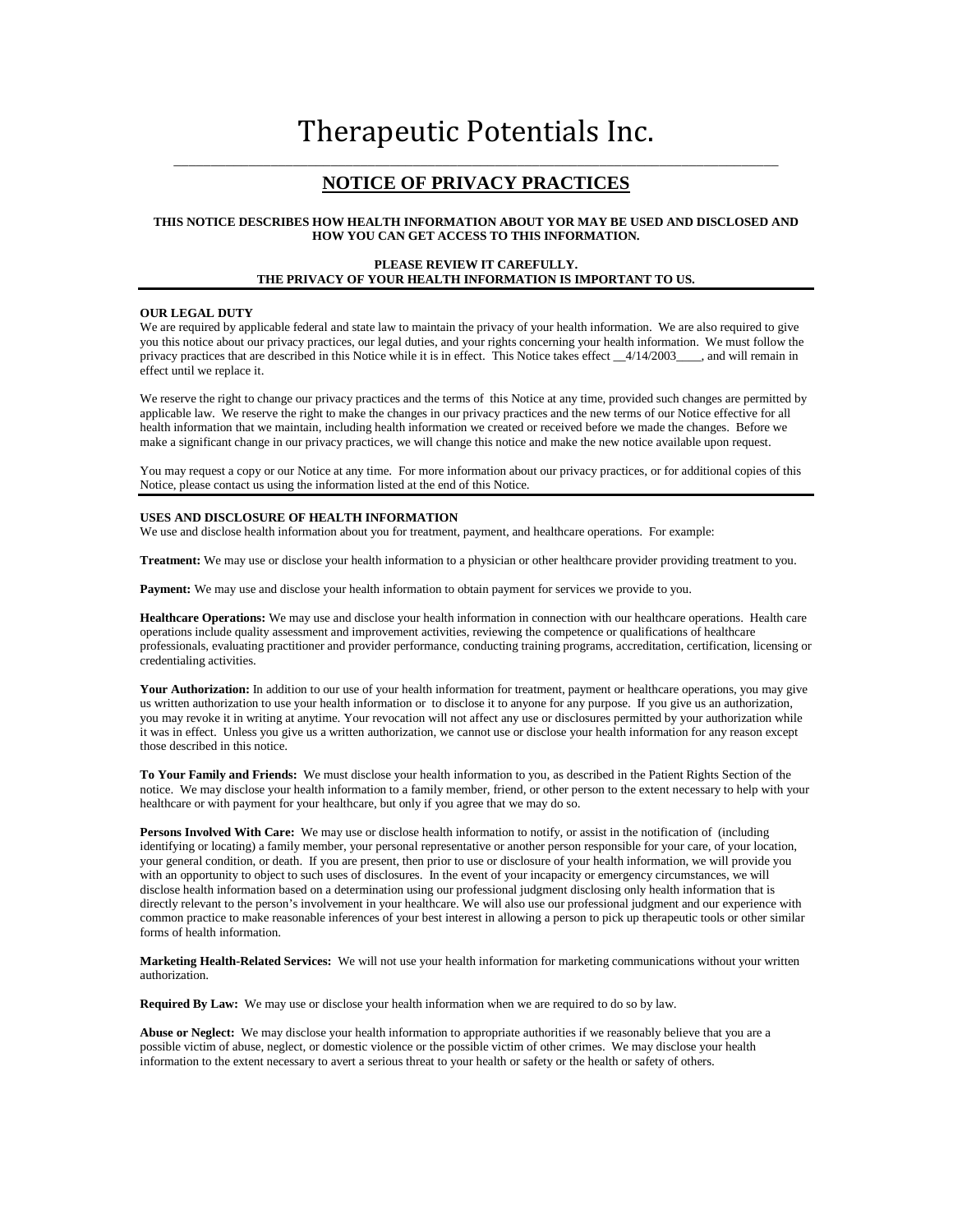National Security: We may disclose to military authorities the health information of Armed Forces personnel under certain circumstances. We may disclose to authorized federal officials health information required for lawful intelligence, counter intelligence, and other national security activities. We may disclose to correctional institution or law enforcement officials having lawful custody of protected health information of inmate or patient under certain circumstances.

**Appointment Reminders:** We may use or disclose your health information to provide you with appointment reminders (such as voicemail messages, postcards, or letters).

#### **PATIENT RIGHTS**

**Access:** You have the right to look at or get copies of your health information, with limited exceptions. You may request that we provide copies in a format other than photocopies. We will use the format you request unless we cannot practicably do so. (You must make a request in writing to obtain access to your health information. You may obtain a form to request access by using the contact information listed at the end of this Notice. We will charge you a reasonable cost-based fee such as copies and staff time. You may also request access by sending us a letter to the address at the end of this Notice. If you request copies, we will charge you \$1.00 for each page for staff time to locate and copy your health information, and postage if you want the copies mailed to you. If you request an alternative format, we will charge a cost-based fee for providing your health information in that format. If you prefer, we will prepare a summary or an explanation of your health information for a fee. Contact us using the information listed at the end of this Notice for a full explanation of our fee structure.

**Disclosure Accounting:** You have the right to receive a list of instances in which we or our business associates disclosed your health information for purposes other than treatment, payment, healthcare operations, and certain other activities for the last 6 years, but not before April 14, 2003. If you request this accounting more than once in a 12-month period, we may charge you a reasonable costbased fee for responding to these additional requests.

**Restriction:** You have the right to request that we place additional restrictions on our use or disclosure of your health information. We are not required to agree to these additional restrictions, but if we do, we will abide by our agreement (except in an emergency).

**Alternative Communication:** You have the right to request that we communicate with you about your health information by alternative means or to alternative locations. (You must make your request in writing.) Your request must specify the alternative means or location and provide satisfactory explanation how payments will be handled under the alternative means or location you request.

**Amendment:** You have the right to request that we amend your health information (Your request must be in writing, and it must explain why the information should be amended.) We may deny your request under certain circumstances.

**Electronic Notice:** If you receive this Notice on our Web site or by electronic mail (e-mail)), you are entitled to receive this Notice in written form.

#### **QUESTIONS AND COMPLAINTS**

If you want more information about our privacy practices or have questions or concerns please contact us.

If you are concerned that we may have violated your privacy rights, or your disagree with a decision we made about access to your health information or in response to a request your made to amend or restrict the use or disclosure of your health information or to have us communicate with you by alternative means or at alternative locations, you may complain to us using the contact information listed at the end of this Notice. You also may submit a written complaint to the U.S. Department of Health and Human Services. We will provide you with the address to file your complaint with the U.S. Department of Health and Human Services upon request.

We support your right to the privacy of you health information. We will not retaliate in any way if you choose to file a complaint with us or with the U.S. Department of Health and Human Services.

Contact Officer: Ray Colombo

Telephone: 941-758-3140 Fax: 941-870-4891

E-mail: RColombo@TPIKids.com

Address: 6977 Professional Parkway East Sarasota, FL 34240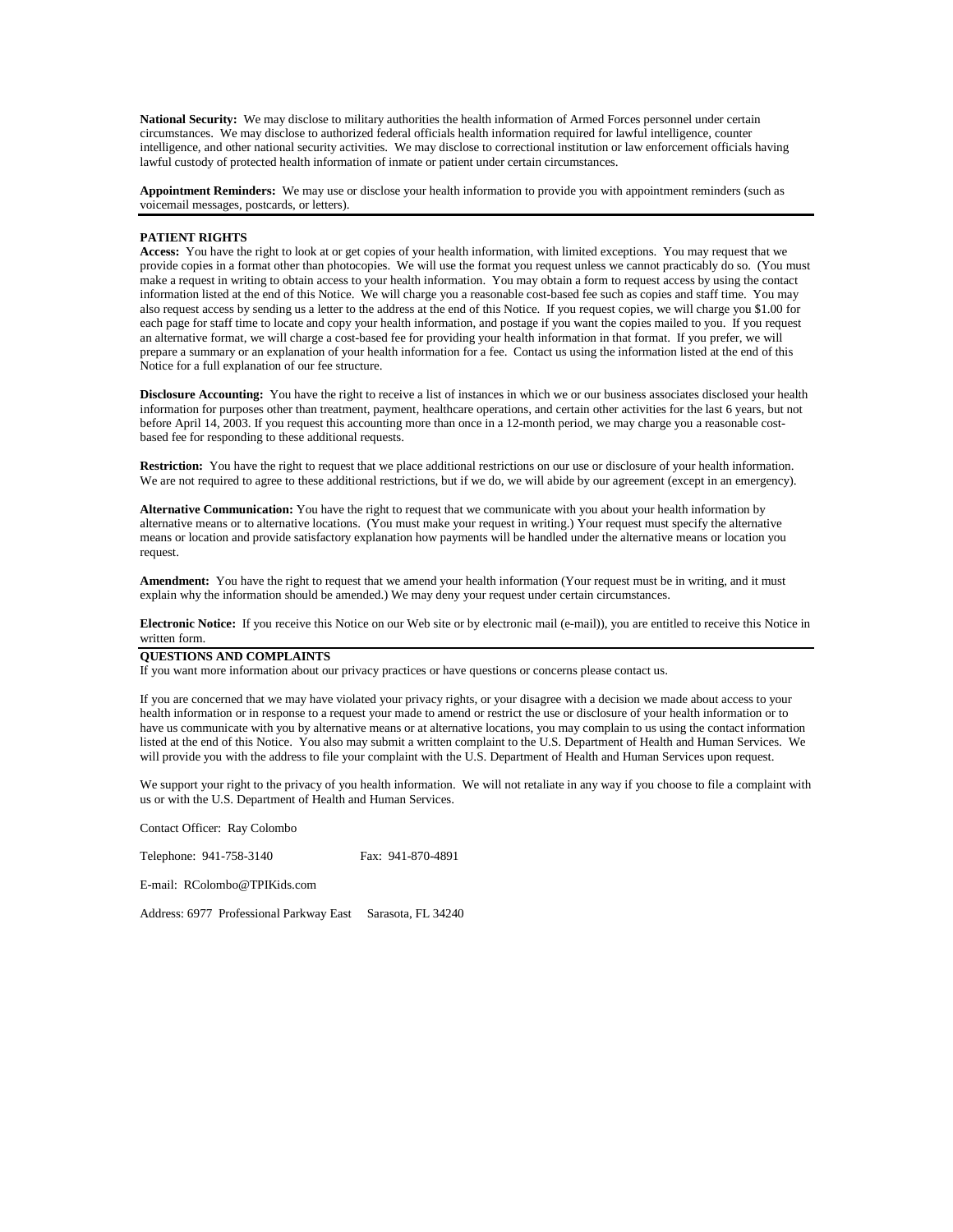## **ACKNOWLEDGEMENT OF RECEIPT OF NOTICE OF PRIVACY PRACTICES**

\*You May Refuse to Sign This Acknowledgement

|                              | , have received a copy of this office's |
|------------------------------|-----------------------------------------|
| notice of Privacy Practices. |                                         |
|                              |                                         |
|                              |                                         |
|                              |                                         |
| <b>Please Print Name</b>     |                                         |
|                              |                                         |
|                              |                                         |
| Signature                    |                                         |
|                              |                                         |
|                              |                                         |
|                              |                                         |
| Date                         |                                         |
|                              |                                         |
|                              |                                         |

**For Office Use Only**

We attempted to obtain written acknowledgement of receipt of our Notice of Privacy Practices, but acknowledgement could not be obtained because:

\_\_\_\_\_\_\_\_\_\_\_\_\_\_\_\_\_\_\_\_\_\_\_\_\_\_\_\_\_\_\_\_\_\_\_\_\_\_\_\_\_\_\_\_\_\_\_\_\_\_\_\_\_\_\_\_\_\_\_\_\_\_\_\_\_\_\_\_\_\_\_\_\_\_\_\_\_\_\_\_\_\_\_\_\_\_\_\_\_\_\_\_\_\_\_\_\_\_\_\_\_\_\_ \_\_\_\_\_\_\_\_\_\_\_\_\_\_\_\_\_\_\_\_\_\_\_\_\_\_\_\_\_\_\_\_\_\_\_\_\_\_\_\_\_\_\_\_\_\_\_\_\_\_\_\_\_\_\_\_\_\_\_\_\_\_\_\_\_\_\_\_\_\_\_\_\_\_\_\_\_\_\_\_\_\_\_\_\_\_\_\_\_\_\_\_\_\_\_\_\_\_\_\_\_\_\_ \_\_\_\_\_\_\_\_\_\_\_\_\_\_\_\_\_\_\_\_\_\_\_\_\_\_\_\_\_\_\_\_\_\_\_\_\_\_\_\_\_\_\_\_\_\_\_\_\_\_\_\_\_\_\_\_\_\_\_\_\_\_\_\_\_\_\_\_\_\_\_\_\_\_\_\_\_\_\_\_\_\_\_\_\_\_\_\_\_\_\_\_\_\_\_\_\_\_\_\_\_\_\_

- $\Box$  Individual refused to sign
- $\hfill\Box$  <br> Communication barriers prohibited obtaining the acknowledgement
- An emergency situation prevented us from obtaining acknowledgement
- Other (Please Specify)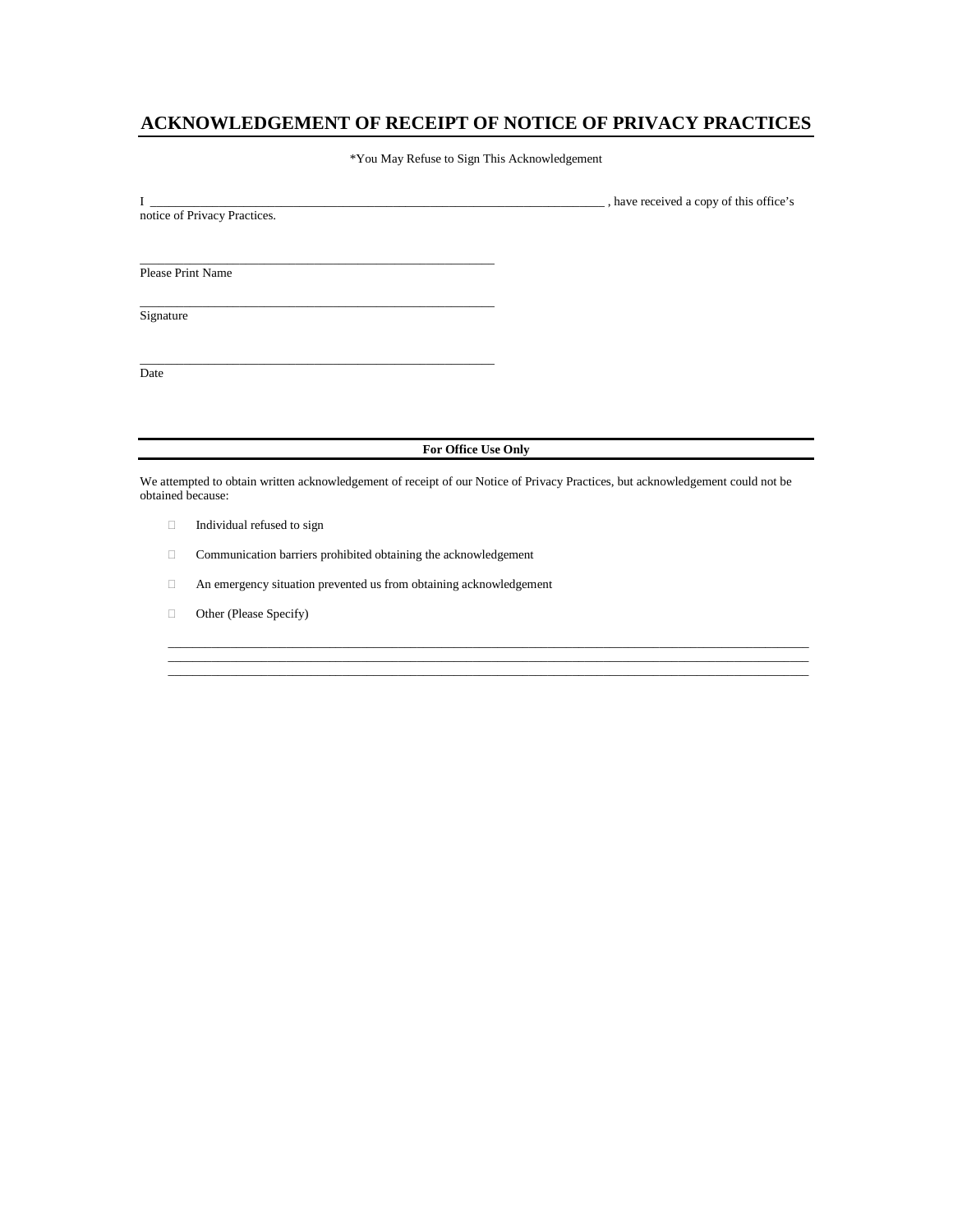## **ACKNOWLEDGEMENT OF RECEIPT OF NOTICE OF PRIVACY PRACTICES**

| Patient Name: 2008 and 2008 and 2008 and 2008 and 2008 and 2008 and 2008 and 2008 and 2008 and 2008 and 2008 and 2008 and 2008 and 2008 and 2008 and 2008 and 2008 and 2008 and 2008 and 2008 and 2008 and 2008 and 2008 and 2 |                              |
|--------------------------------------------------------------------------------------------------------------------------------------------------------------------------------------------------------------------------------|------------------------------|
| *You May Refuse to Sign This Acknowledgement                                                                                                                                                                                   |                              |
|                                                                                                                                                                                                                                | have                         |
| received a copy of this office's notice of Privacy Practices.                                                                                                                                                                  |                              |
| I authorize Therapeutic Potentials, Inc., to share Protected Health Information with the following<br>$person(s)$ :                                                                                                            |                              |
|                                                                                                                                                                                                                                |                              |
| <u>Relationship</u>                                                                                                                                                                                                            |                              |
| May we leave appointment information on your answering machine? YES                                                                                                                                                            | N <sub>O</sub>               |
| May we leave medical or billing information on your answering machine? YES NO                                                                                                                                                  |                              |
| May we text appointment information to your cell phone?                                                                                                                                                                        | <b>YES</b><br>N <sub>O</sub> |
| May we email you appointment or billing information?                                                                                                                                                                           | <b>YES</b><br>N <sub>O</sub> |
| Name (Client, parent, guardian, responsible party) Please print                                                                                                                                                                | Relationship                 |
| Signature (Client, parent, guardian, responsible party)                                                                                                                                                                        | <b>Date</b>                  |
| <b>For Office Use Only</b><br>We attempted to obtain written acknowledgement of receipt of our Notice of Privacy Practices, but                                                                                                |                              |
| acknowledgement could not be obtained because:                                                                                                                                                                                 |                              |
| Individual refused to sign                                                                                                                                                                                                     |                              |
| Communication barriers prohibited obtaining the acknowledgement                                                                                                                                                                |                              |
| An emergency situation prevented us from obtaining acknowledgement (Specify)                                                                                                                                                   |                              |

**Staff Signature Date**